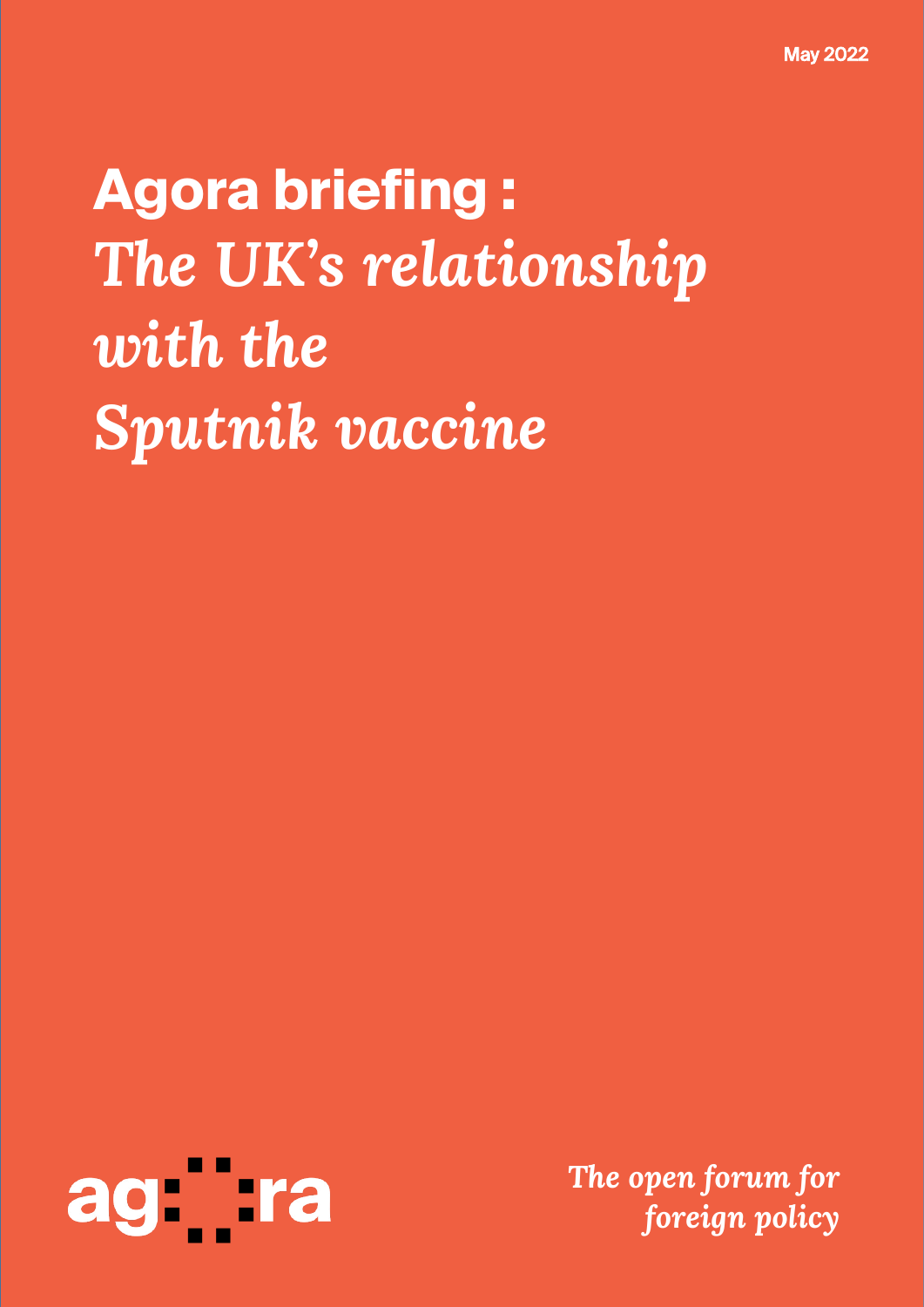Agora is the UK's open forum for foreign policy. We provide a platform for people who are knowledgeable and passionate about international affairs. We believe that engaging a more diverse range of people in foreign policy discussions is the best way to improve public understanding of international affairs and develop innovative proposals that help solve the global challenges of the 21st Century and achieve a more stable, fair, and prosperous world.

To find our more, follow us on social media @agorathinktank and visit [agorathinktank.org](https://agorathinktank.org/).





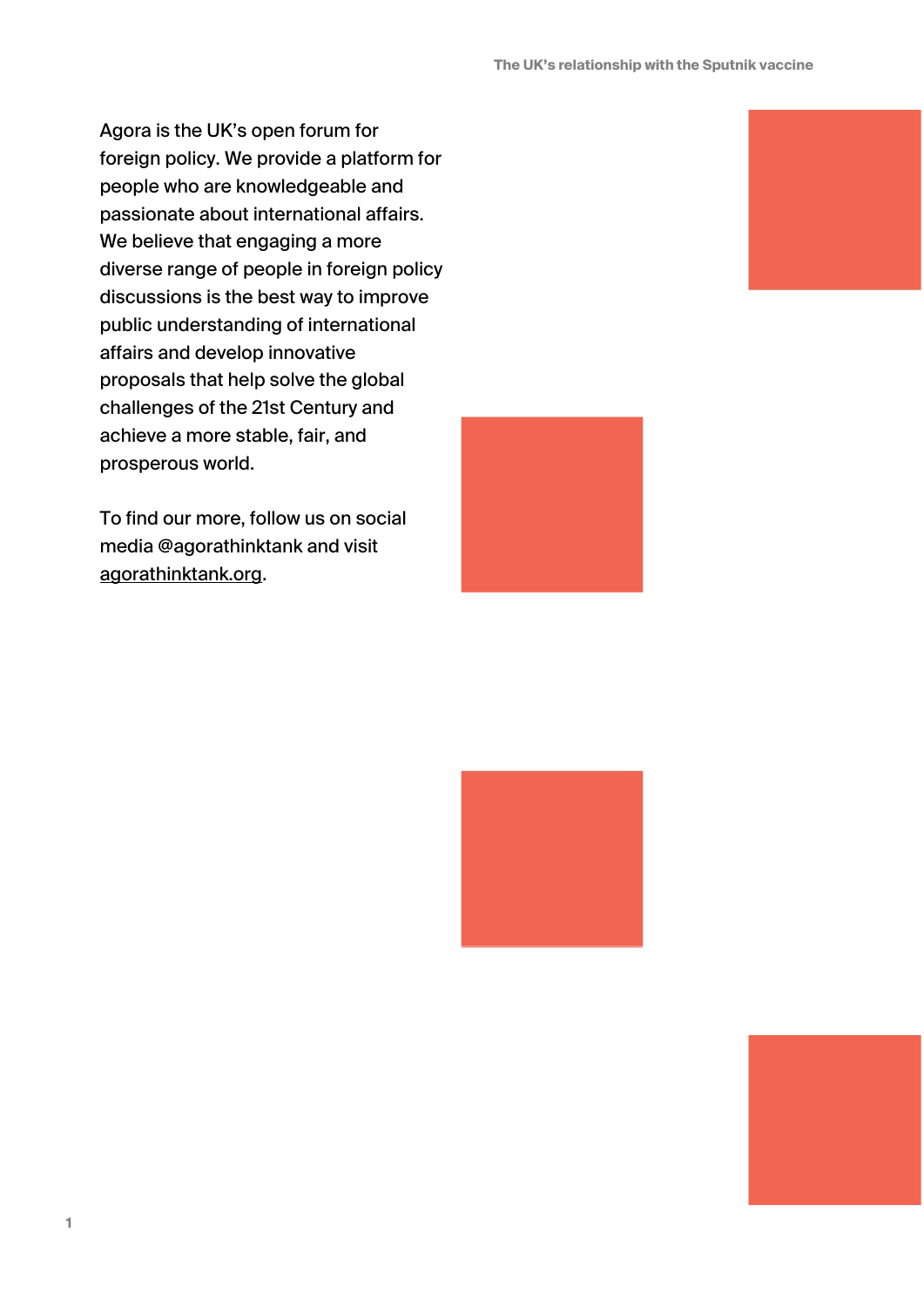### **Executive summary**

The development of a successful vaccine was of central concern to governments around the world from the moment the coronavirus crisis began. When Russia's Gamaleya Institute announced that their Sputnik V vaccine was ready for use in August  $2020 -$  to great shock and derision  $-$  the Russian government made clear its intention that Sputnik would be a "vaccine for all mankind". Yet, as the UK and her Western allies built their vaccine portfolios, Sputnik remained conspicuous by its absence. While information operations and wider geopolitical considerations were undoubtedly at play, this paper sets out the data and efficacy concerns that were central to explaining the lack of Western interest in the Sputnik jab.

N.B. Much of the insight in this paper was informed by conversations with several of the British public servants who worked on the UK's vaccine strategy, including those tasked with countering associated Russian information operations. The author also received invaluable guidance from several analysts of vaccine diplomacy. With limited exceptions, contributions were provided on condition of anonymity. We am grateful to all those who gave their time and expertise.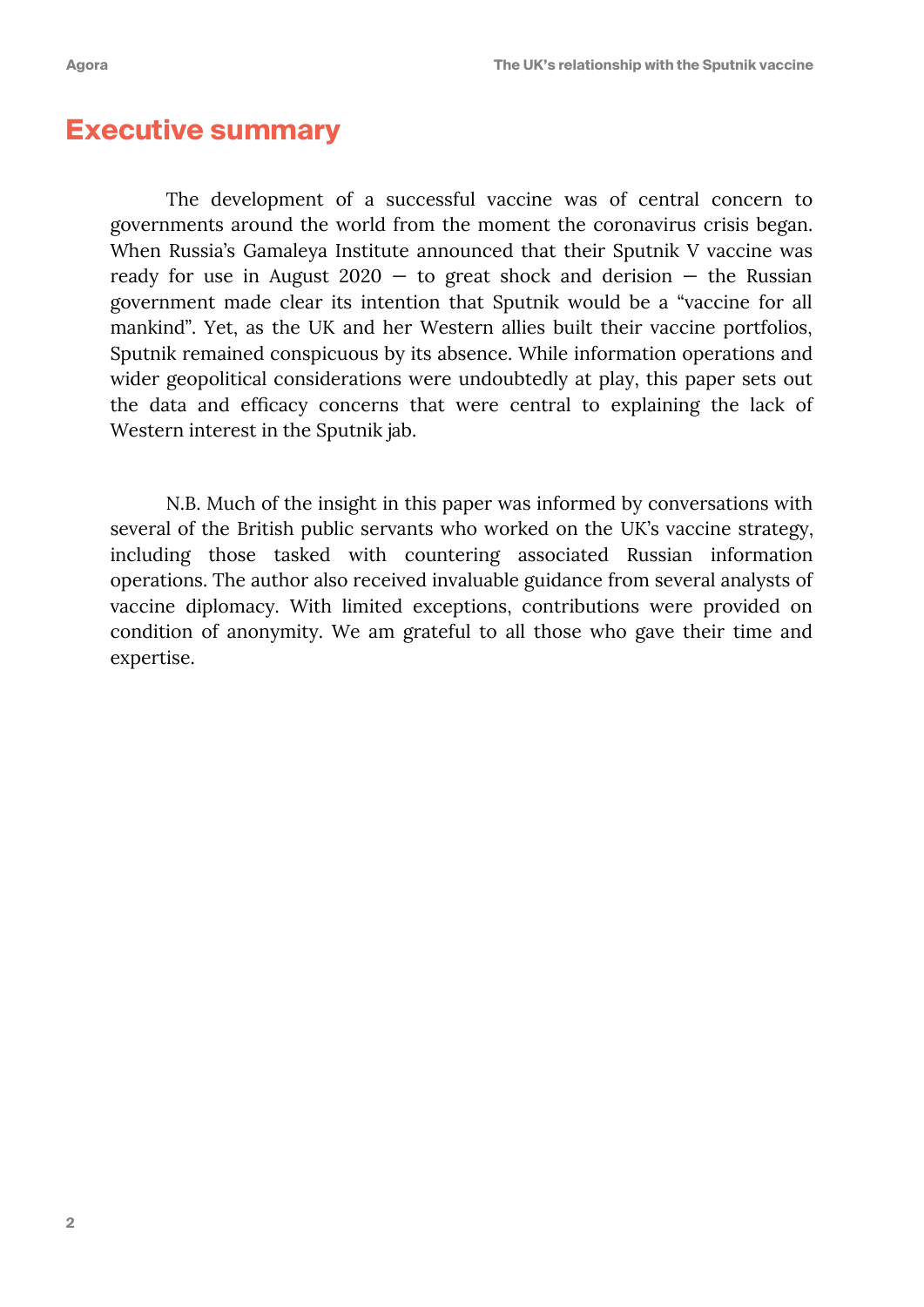#### **Introduction**

Political leaders placed significant stock in the successful development of a vaccine virtually from the outbreak of the pandemic. Of course, there were serious doubts as to the pace at which any vaccine could be delivered. The official World Health Organisation (WHO) estimation was an 18 month process. By mid-2020, both USA President Donald Trump and UK Prime Minister Boris Johnson were predicting their countries would have an operational vaccine by the end of the year.

Russia's Gamaleya Institute announced in August 2020 that their Sputnik V vaccine was ready. The associated Russian authorities claimed Sputnik would become the "first registered COVID-19 vaccine on the market" and would be "a vaccine for all mankind" [1][2]. As 2021 turned to 2022, these lofty ambitions were yet to be realised, and the Sputnik vaccine never achieved the public health and geopolitical advancements that the Russian government had intended. This was reflected in the limited interest the UK and its Western allies showed in adding the Sputnik vaccine to their rapidly burgeoning vaccine portfolios.

### **A lack of enthusiasm in the West?**

Sputnik undoubtedly helped Russia consolidate its status within traditional spheres of influence [3]. Beyond this, the UK, its allies, and much of the rest of the international community has remained sceptical. To explain this reality, it is important to note that allegations of corruption and incompetence remain rife throughout the production process and subsequent supply chains [4]. Criticism must also be levelled at Russia for their use of offensive information operations against competing vaccine development projects [5][6]. Most importantly though  $-$  and the focus of this paper  $-$  the UK and her allies simply did not have access to genuinely credible efficacy data for the Sputnik vaccine in the crucial stages of their portfolio development.

Czech President Miloš Zeman remarked that "in a war […] you need to do whatever you can to make it stop. [Buying Sputnik doesn't mean] losing independence […] it's a business deal, for God's sake" [7]. Channelling a similar sentiment to President Zeman, when Johnson appointed Dame Kate Bingham to chair the UK's Vaccine Taskforce early in the pandemic, his instructions to her were simple: "just stop people from dying" [8]. Given this barely-concealed desperation that infused much of the UK's, and, more generally, the West's, initial response, it is notable that there seems to have been limited engagement with the possibility of adding the Sputnik vaccine to the speculative vaccine portfolios.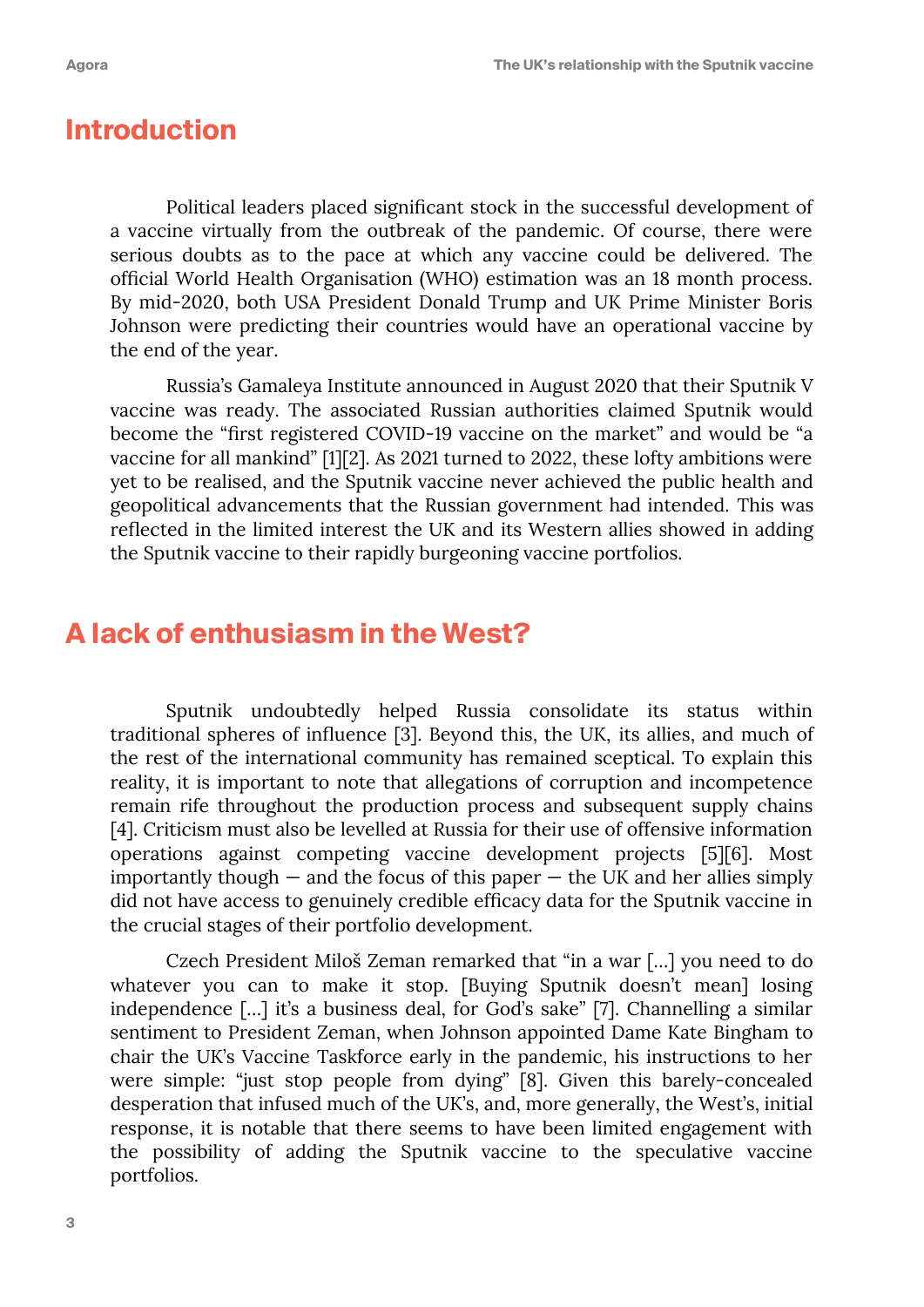This absence is made more conspicuous by the wider approach to preemptive procurement. In the UK, building the vaccine portfolio included acquiring hundreds of millions of doses of a range of vaccines — from Oxford/AstraZeneca to Pfizer, Moderna, and Janssen — well before concrete efficacy results were returned. Yet one official with knowledge of the UK process dispelled the possibility that geopolitical game-playing was occurring at this stage, noting that those involved in the UK procurement process were completely clear that they would not rule out the Sputnik vaccine; 'if it works, we'll take it'.

In fact, such was the spirit of cooperation in pursuit of solutions to the pandemic, Russia's Gamaleya Institute actually cooperated with AstraZeneca in December 2020 on a limited trial to explore the possibility that the two vaccines could combine in a two-dose regime to trigger a more effective immune response. As journalists noted, these collaborative conversations highlighted "the pressure to develop an effective shot" [9].

So, when considering why Western countries were not among those signing contracts to receive  $-$  and in some cases develop  $-$  the Sputnik vaccine, it is helpful to consider the view of Dame Kate and the specifics of vaccine technology. To inform this paper, Bingham noted that "[the UK] didn't look at Sputnik in any detail as it is an  $ad5 - not attractive - and ad26$ , which is the same as Janssen. So we were already covered with the adeno formats from companies where we could do detailed due diligence" [10]. That is, Sputnik was not the type of vaccine the UK either wanted or needed. While it is clearly possible to speculate on whether or not the UK Government would have been willing to enter into a commercial deal for Sputnik, it simply never got that far.

## **The complicated story of Sputnik's efficacy data**

Of course, just being similar in technology to the Janssen vaccine did not preclude UK interest in Sputnik on its own. The key fact was that Janssen and the wider portfolio of Western vaccines simply offered more transparent, straightforward routes to data-driven efficacy assessments.

In August 2020, just five months into the pandemic, the Gamaleya Institute announced that the Sputnik vaccine was ready. This announcement was conspicuously early. The Institute  $-$  a laboratory with no track record of engaging with any major independent regulator — reported that the vaccine had 92% effectiveness, while Putin himself confirmed the vaccine had gone through all necessary trials [11]. While early peer-reviewed data did appear in worldrenowned medical journal *The Lancet* in September 2020, the fact this data was based on very low trial numbers — two non-randomised, open label studies, each of 38 people — did little to dispel Western scepticism [12].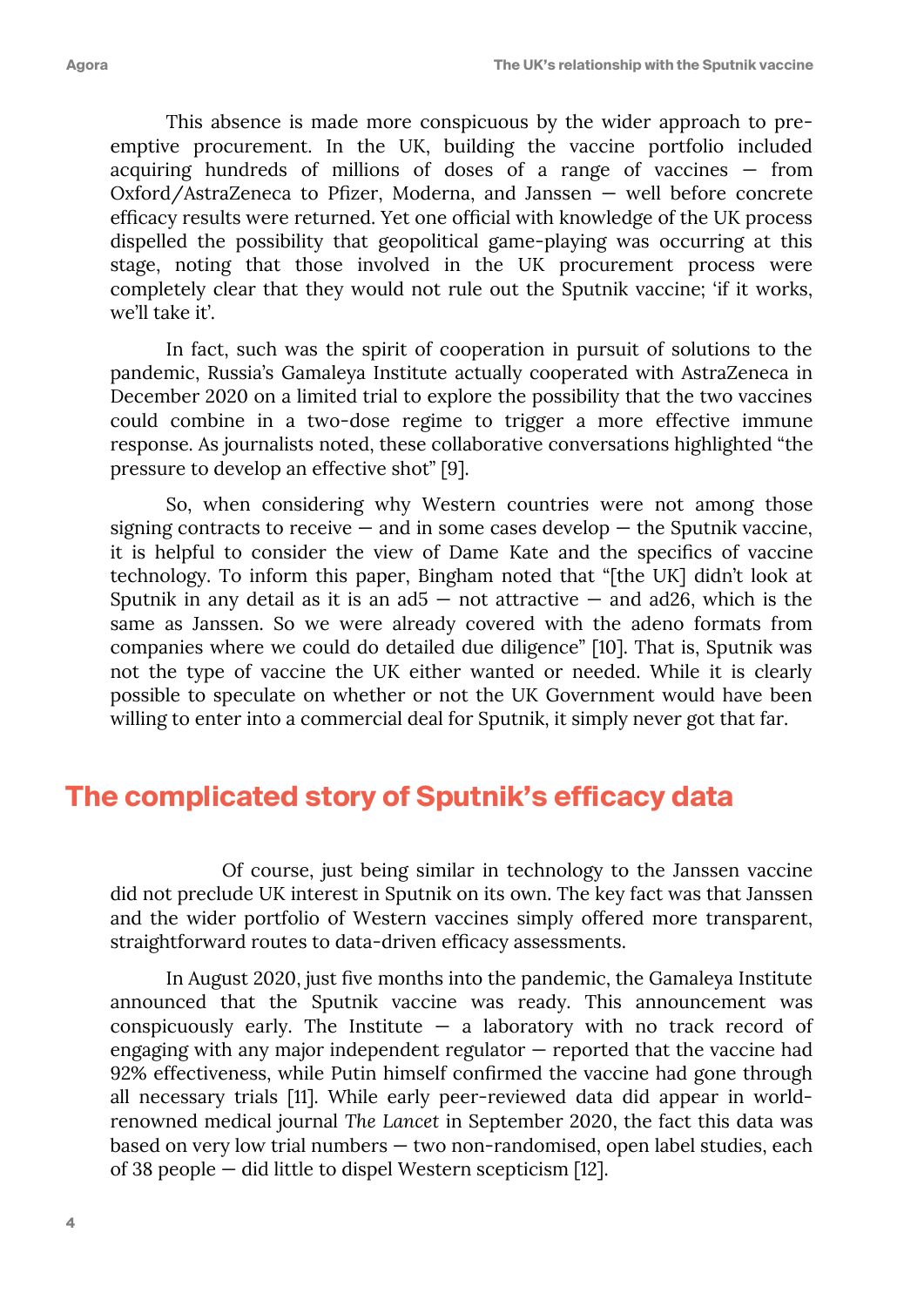The response was almost immediate. Prof Enrico Bucci, representing an Italian research integrity company, pointed out apparently identical and repeating data points. Over 50 scientists published an open letter in the *The Lancet* demanding more data [13]. Gamaleya called the data discrepancies coincidences.

By February 2021, after a period in which scepticism persisted and interest waned, *The Lancet* published peer-reviewed data that suggested Sputnik was 91.6% effective at preventing symptomatic COVID-19 in adults, based on 15,000 trialists [14]. The London School of Hygiene and Tropical Medicine's Prof Polly Roy noted that "the outcome reported here is clear", while Prof John Moore, of Weill Cornell Medicine, New York, agreed that Sputnik "looks to be a very effective vaccine" [15]. By April 2021, Gamaleya was reporting 97.6% effectiveness at preventing infection, based on the unpublished data of 3.8m vaccine recipients across Russia [16].

But the problems persisted. Immediately following *The Lancet*'s publication in February 2021, Prof Bucci flagged a series of errors in the data for example, hundreds of people whose data was included at day 20 of the study but not at day  $10$  – that while minor in isolation were significant in their totality for such a major study [17].

Significant debates followed regarding *The Lancet*'s role in providing validity to the Sputnik vaccine despite the ongoing concerns of large sections of the scientific community. While Sputnik's website was championing "efficacy and safety results [that] are validated by internationally peer-reviewed data published in *The Lancet*", and millions of doses of the vaccine were being rolled out across the world to countries without their own independent or wellresourced regulators, the journal was having to defend itself, noting its reviewers do not have access to the "raw data related to research studies" [18].

In April 2021, Gamaleya was rejecting suggestions that the vaccine may be prone to similar risks of blood clots or thrombosis as the AstraZeneca vaccine with which it shared technology. Gamaleya provided no data to support this assertion [19]. The picture was similar in their response to questions regarding the vaccine's efficacy in the face of new variants, an issue that clearly retains relevance today.

Indeed, much of this process was playing out without the Gamaleya Institute having made an application to any major regulator, while the Institute was the only major vaccine developer not to release its full trial protocol. The European Medicines Agency (EMA) only began reviewing Sputnik data in early March 2021, and both the EMA and WHO were still trying to access sufficient data to make their approval decisions by the end of that year.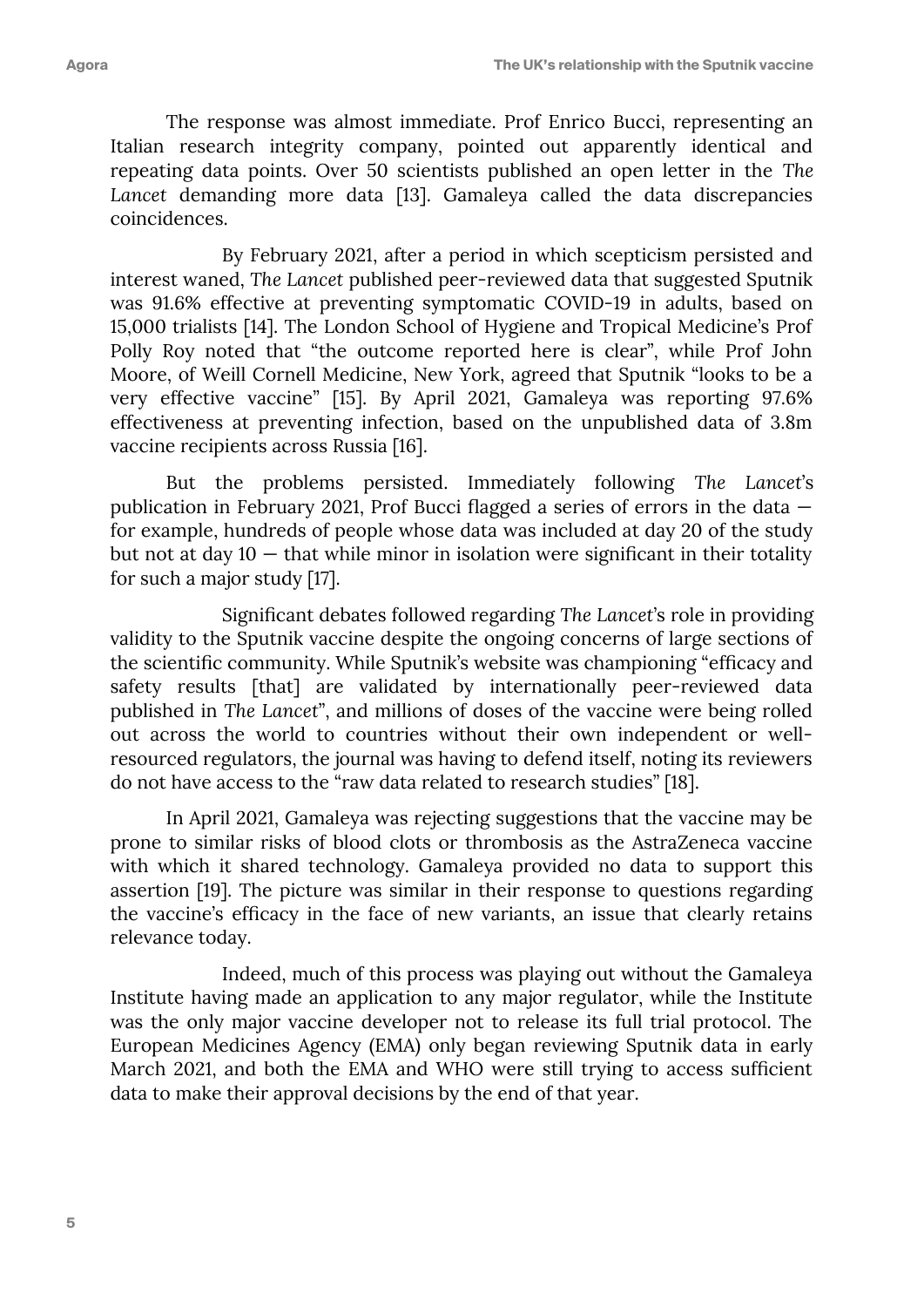## **Conclusion**

Combining the complicated data story with Dame Kate Bingham's reflections suggests Western resistance to the Sputnik vaccine, while likely exacerbated by concerns regarding information operations and geopolitical implications, was rooted in the vaccine's development and the availability, or lack thereof, of adequate data. In an interview given in February 2021, Dame Kate reiterated the strategy: "look at the science, look at data, and then decide what the risks are" [20]. She went as far as to say "geography didn't matter. I was only interested in securing the best vaccines" [21]. While she was taking this approach, "getting comprehensive information [regarding Sputnik was] difficult" given the "many unknowns" [22]. In understanding this reality, the limitations on Russian ambitions and the likelihood of Western interest are patently clear.

In February 2021, Dame Kate was still speaking about the possibility that UK experts might "see the data [that] says it's effective and safe", at a time when the UK had amassed a portfolio of hundreds of millions of doses of which Bingham and her team had made robust empirical assessments [23]. In fact, as late as October 2021, it was being reported that the EMA was "unlikely to decide whether to approve Russia's Sputnik V coronavirus vaccine until at least the first quarter of 2022 because some data needed for the review is still missing" [24]. Despite the continued assertions from the Russian Direct Investment Fund that the vaccine has superior efficacy to similar vaccines on the market, the fact the WHO approval process similarly continued to stall lends further weight to these apparent data and process problems.

There is nothing to suggest these shortcomings were borne from nefarious motivations, but they have undoubtedly undermined the Russian effort. Given the UK, the US, and the EU decided early on to hold major regulatory approval as a necessary condition for use  $-$  for example for those seeking to travel — these delays clearly impacted Russia's ability to compete in large sections of the global market, not least in the UK.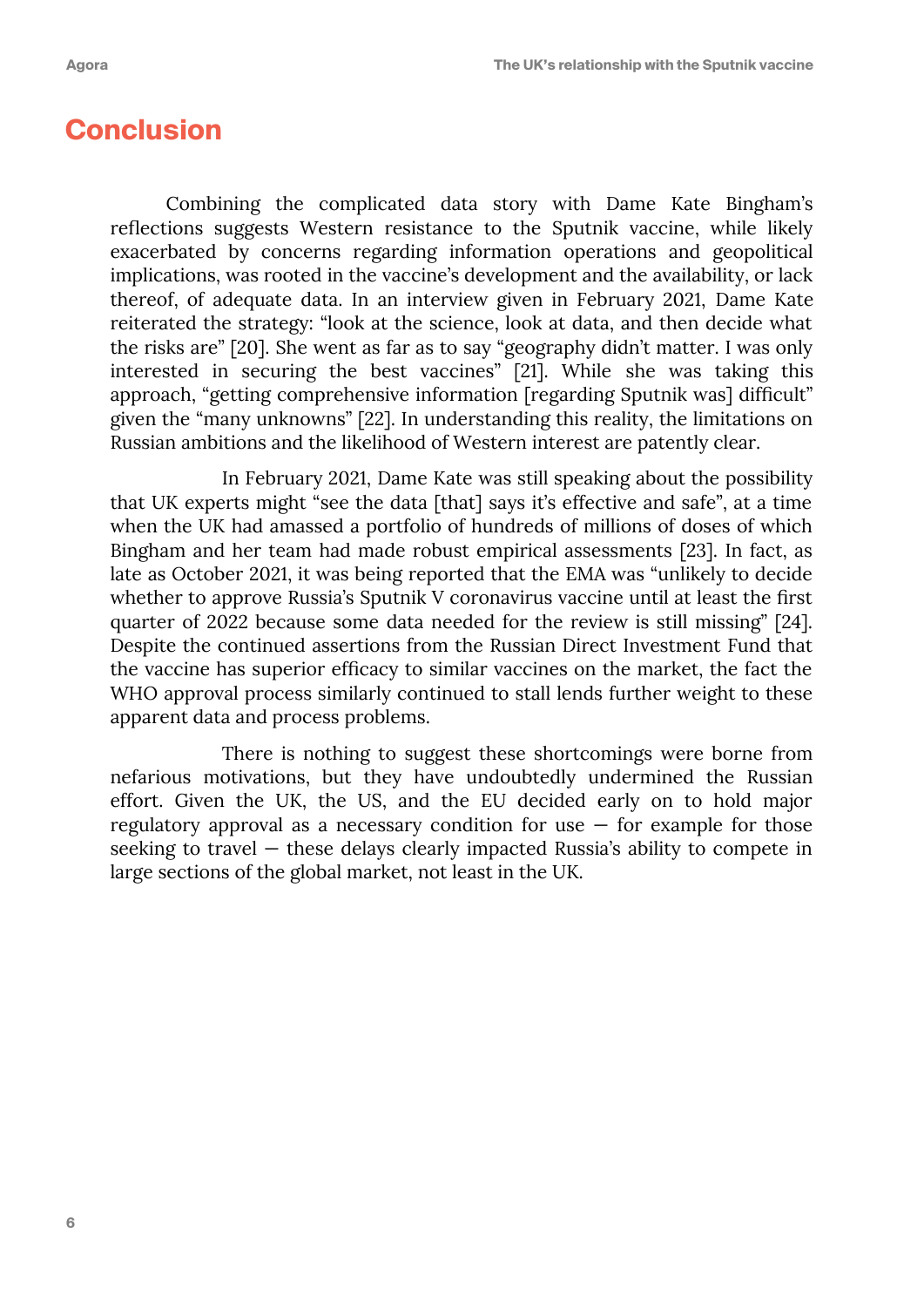# **About the author**

Alex Urwin is a current graduate student at Columbia University, where he is studying for a politics Master's and focusing on the UK and its place in the world. Before arriving at Columbia, Alex was a civil servant in the Prime Minister's Office and a Philosophy, Politics, and Economics undergraduate at Oxford.

#### **Disclaimer:**

The views and opinions expressed in this Agora policy paper are those of the author(s) and do not reflect the official position of Agora. Responsibility for the content lies entirely with the author(s).